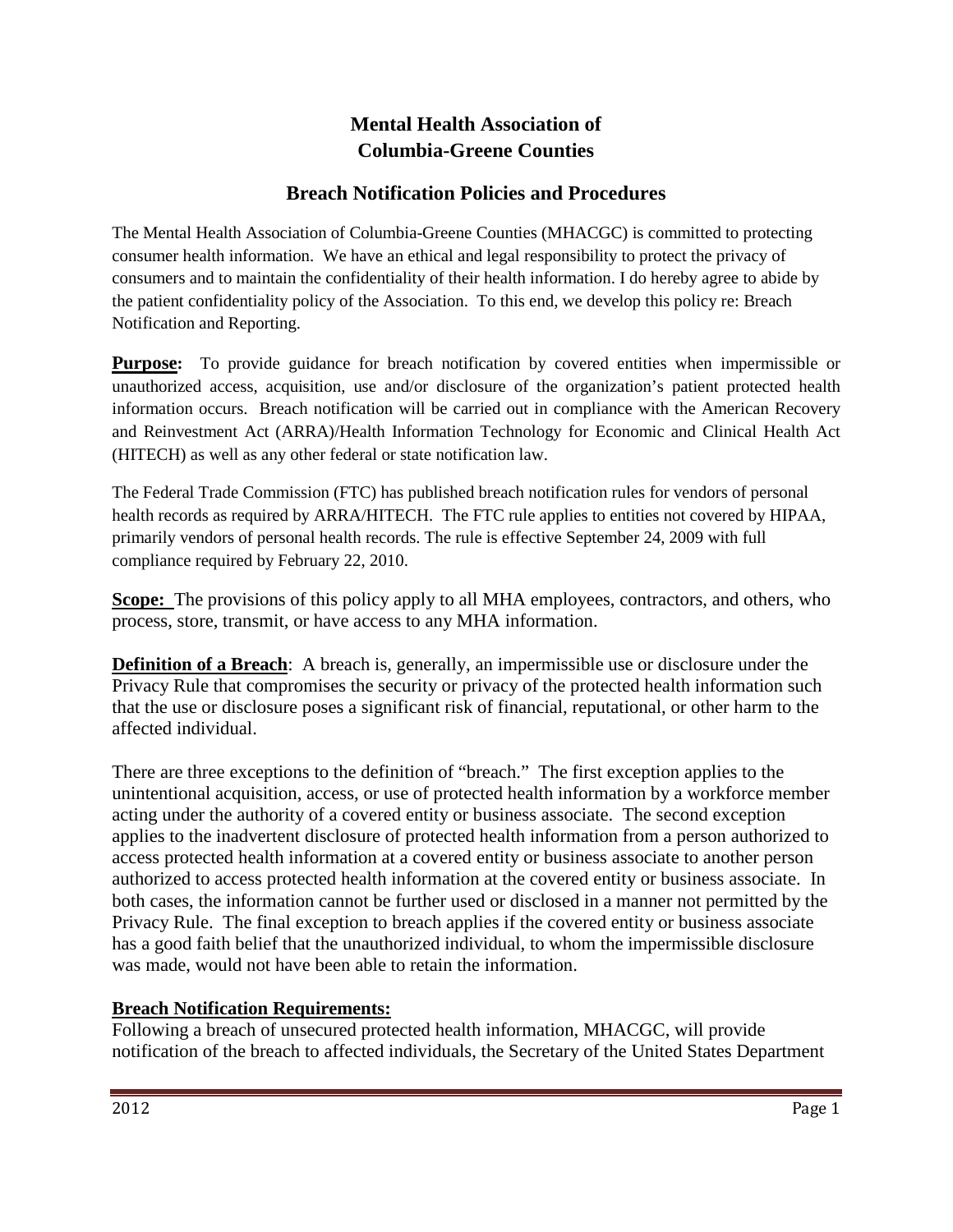of Health and Human Services (DHHS), and, in certain circumstances, to the media. In addition, business associates must notify covered entities that a breach has occurred.

### **Procedures:**

Anyone discovering a potential breach shall immediately contact the Compliance/Security Officer and utilize the **Security Incident Reporting Form within 24 hours.** 

Following the discovery of a potential breach, the Security officer shall begin an investigation, conduct a risk assessment, and based on the results of the risk assessment, begin the process to notify each individual whose PHI has been, or is reasonably believed to by the organization to have been, accessed, acquired, used, or disclosed as a result of the breach. A Response Team shall be assembled consisting of the HIPAA Privacy/Security Officer, Executive Director and Division Director. This Response Team shall begin the process of determining what external notifications are required or should be made (e.g., Secretary of Department of Health & Human Services (HHS), media outlets, law enforcement officials, etc.) All documentation related to the breach investigation, including the risk assessment, shall be retained for a minimum of six years.

Based on the outcome of the risk assessment (i.e. there is significant risk of harm to the individual as a result of the impermissible use or disclosure), the Agency will determine the need to move forward with breach notification. The risk assessment and the supporting documentation shall be fact specific and address:

- A. Consideration of who impermissibly used or to whom the information was impermissibly disclosed.
- B. The type and amount of PHI involved.
- C. The potential for significant risk of financial, reputational, or other harm.

Upon determination that breach notification is required, the notice shall be made without unreasonable delay and in no case later than 60 calendar days after the discovery of the breach by the MHA or the business associate involved.

If a law enforcement official states to the Agency that a notification, notice, or posting would impede a criminal investigation or cause damage to national security, the Agency shall:

- A. If the statement is in writing and specifies the time for which a delay is required, delay such notification, notice, or posting of the timer period specified by the official; or
- B. If the statement is made orally, document the statement, including the identity of the official making the statement, and delay the notification, notice, or posting temporarily and no longer than 30 days from the date of the oral statement, unless a written statement as described above is submitted during that time.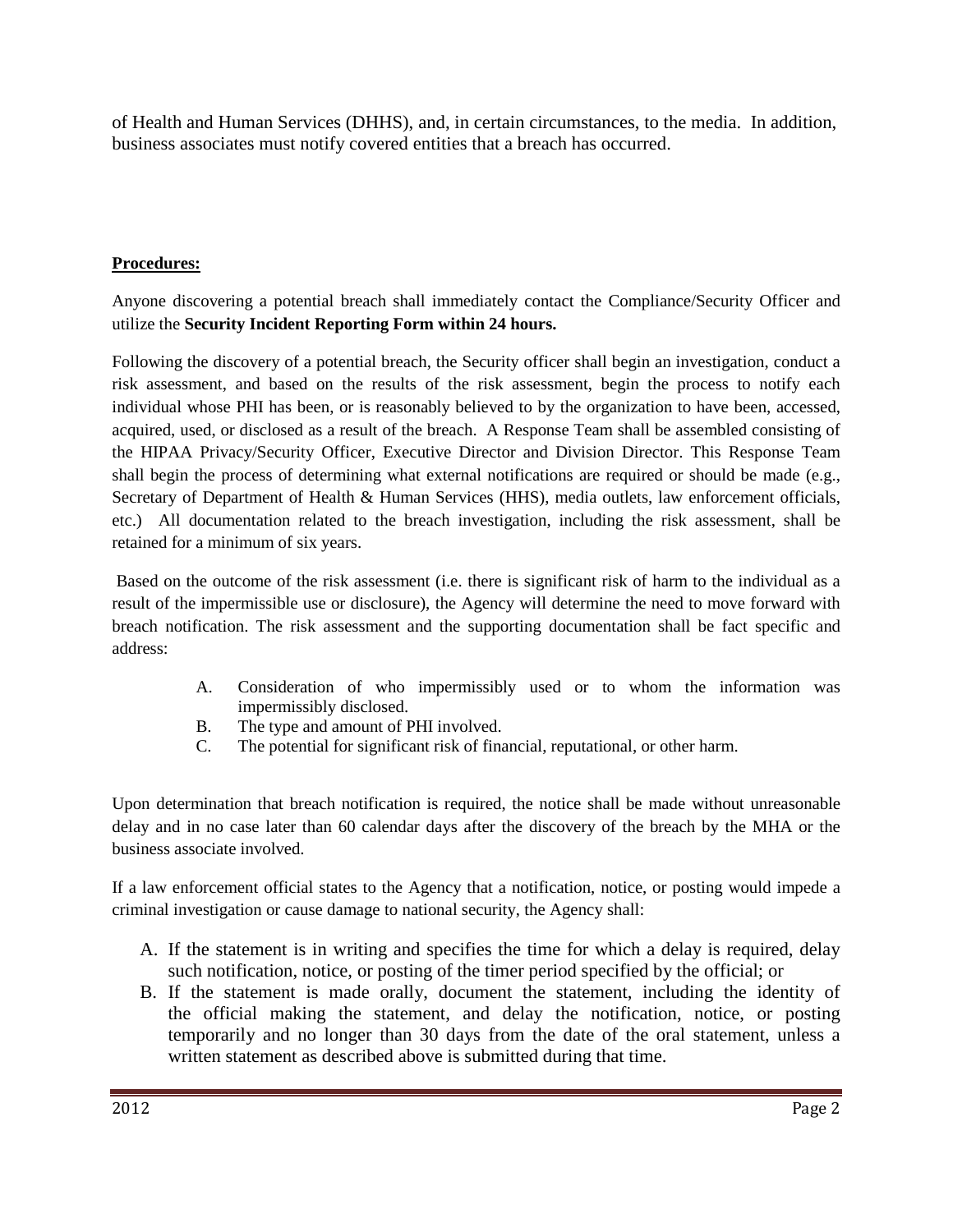The notice shall be written in plain language and must contain the following information:

- A. A brief description of what happened, including the date of the breach and the date of the discovery of the breach, if known.
- B. A description of the types of unsecured protected health information that were involved in the breach (such as whether full name, Social Security number, date of birth, home address, account number, diagnosis, disability code or other types of information were involved).
- C. Any steps the individual should take to protect themselves from potential harm resulting from the breach.
- D. A brief description of what the Agency is doing to investigate the breach, to mitigate harm to individuals, and to protect against further breaches.
- E. Contact procedures for individuals to ask questions or learn additional information, which includes a toll-free telephone number, an e-mail address, Web site, or postal address.

### **Individual Notice:**

MHACGC will notify affected individuals following the discovery of a breach of unsecured protected health information. MHACGC will provide this individual notice in written form by first-class mail, or alternatively, by e-mail if the affected individual has agreed to receive such notices electronically. If MHACGC has insufficient or out-of-date contact information for 10 or more individuals, the Agency will provide substitute individual notice by either posting the notice on the home page of our web site or by providing the notice in major print or broadcast media where the affected individuals likely reside. If MHACGC has insufficient or out-of-date contact information for fewer than 10 individuals, the Agency may provide substitute notice by an alternative form of written, telephone, or other means.

These individual notifications must be provided without unreasonable delay and in no case later than 60 days following the discovery of a breach and must include, to the extent possible, a description of the breach, a description of the types of information that were involved in the breach, the steps affected individuals should take to protect themselves from potential harm, a brief description of what the Agency is doing to investigate the breach, mitigate the harm, and prevent further breaches, as well as contact information for the Agency. Additionally, for substitute notice provided via web posting or major print or broadcast media, the notification must include a toll-free number for individuals to contact the covered entity to determine if their protected health information was involved in the breach.

#### **Media Notice:**

In the event that MHACGC experiences a breach affecting more than 500 residents of New York State in addition to notifying the affected individuals, MHACGC will provide notice to prominent media outlets serving the State or jurisdiction. MHACGC will provide this notification in the form of a press release to appropriate media outlets serving the affected area. Like individual notice, this media notification will be provided without unreasonable delay and in no case later than 60 days following the discovery of a breach and must include the same information required for the individual notice.

#### **Notice to the Secretary:**

In addition to notifying affected individuals and the media (where appropriate), MHACGC will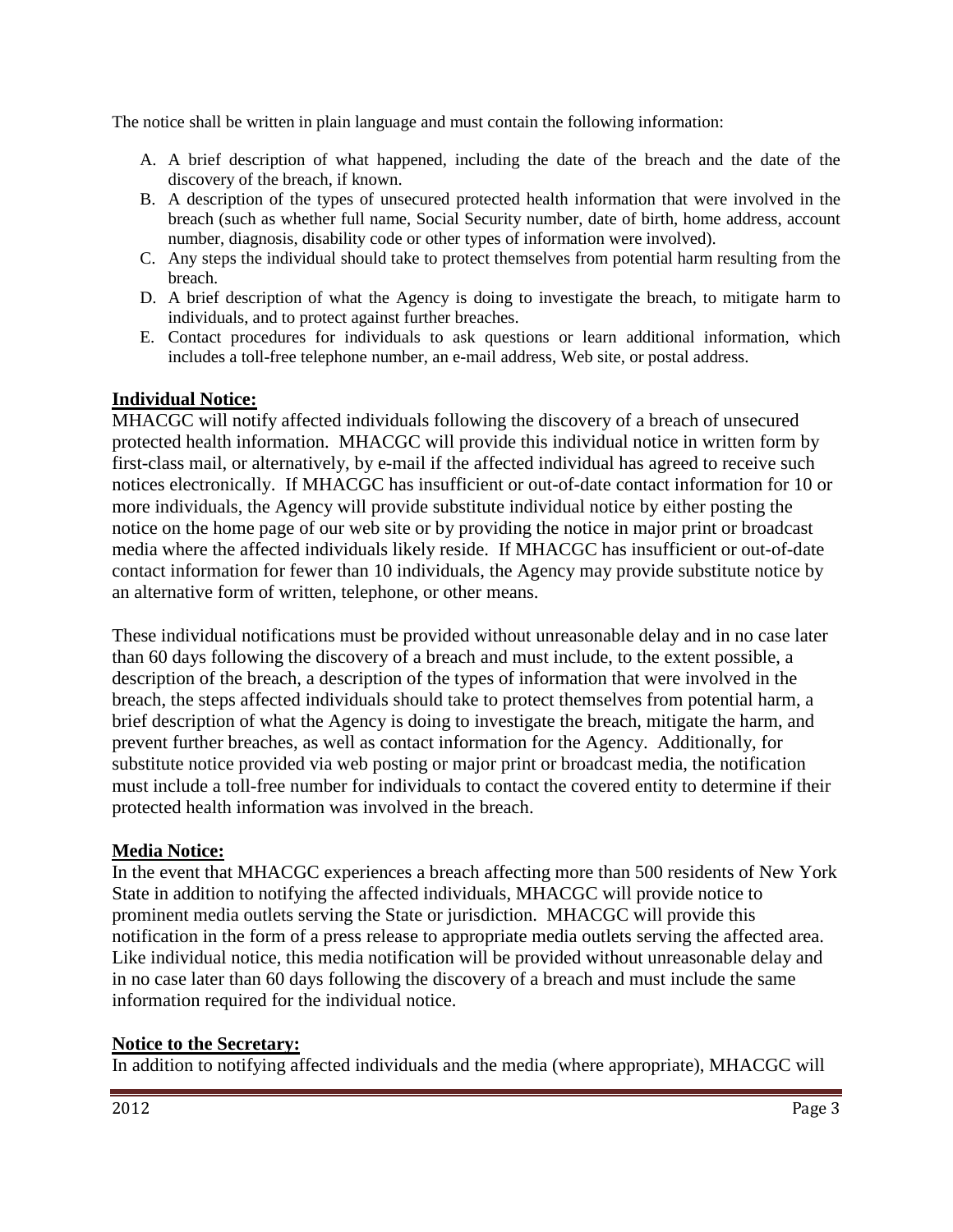notify the Secretary of the United States Department of Health and Human Services (DHHS) of breaches of unsecured protected health information. The Agency will notify the Secretary by visiting the HHS web site, [www.hhs.gov,](http://www.hhs.gov/) and filling out and electronically submitting a breach report form. If a breach affects 500 or more individuals, the Agency will notify the Secretary without unreasonable delay and in no case later than 60 days following a breach. If, however, a breach affects fewer than 500 individuals, MHACGC may notify the Secretary of such breaches on an annual basis. Reports of breaches affecting fewer than 500 individuals are due to the Secretary no later than 60 days after the end of the calendar year in which the breaches occurred.

- 1. Maintenance of Breach Information/Log: As described above and in addition to the reports created for each incident, the Agency shall maintain a process to record or log all breaches of unsecured PHI regardless of the number of patients affected. The following information should be collected/logged for each breach (see attached Breach Notification Log):
	- A. A description of what happened, including the date of the breach, the date of the discovery of the breach, and the number of patients affected, if known.
	- B. A description of the types of unsecured protected health information that were involved in the breach (such as full name, Social Security number, date of birth, home address, account number, etc.).
	- C. A description of the action taken with regard to notification of patients regarding the breach.
	- D. Resolution steps taken to mitigate the breach and prevent future occurrences.
- 2. Business Associate Responsibilities: The business associate (BA) of the Agency that accesses, maintains, retains, modifies, records, stores, destroys, or otherwise holds, uses, or discloses unsecured protected health information shall, without unreasonable delay and in no case later than 60 calendar days after discovery of a breach, notify the organization of such breach. Such notice shall include the identification of each individual whose unsecured protected health information has been, or is reasonably believed by the BA to have been, accessed, acquired, or disclosed during such breach. The BA shall provide the Agency with any other available information that the Agency is required to include in notification to the individual at the time of the notification or promptly thereafter as information becomes available. Upon notification by the BA of discovery of a breach, the Agency will be responsible for notifying affected individuals, unless otherwise agreed upon by the BA to notify the affected individuals (note: it is still the burden of the Covered Entity to document this notification).
- 3. Workforce Training: The Agency shall train all members of its workforce on the policies and procedures with respect to PHI as necessary and appropriate for the members to carry out their job responsibilities. Workforce members shall also be trained as to how to identify and report breaches within the organization.
- 4. Complaints: The Agency provides a process for individuals to make complaints concerning the organization's patient privacy policies and procedures or its compliance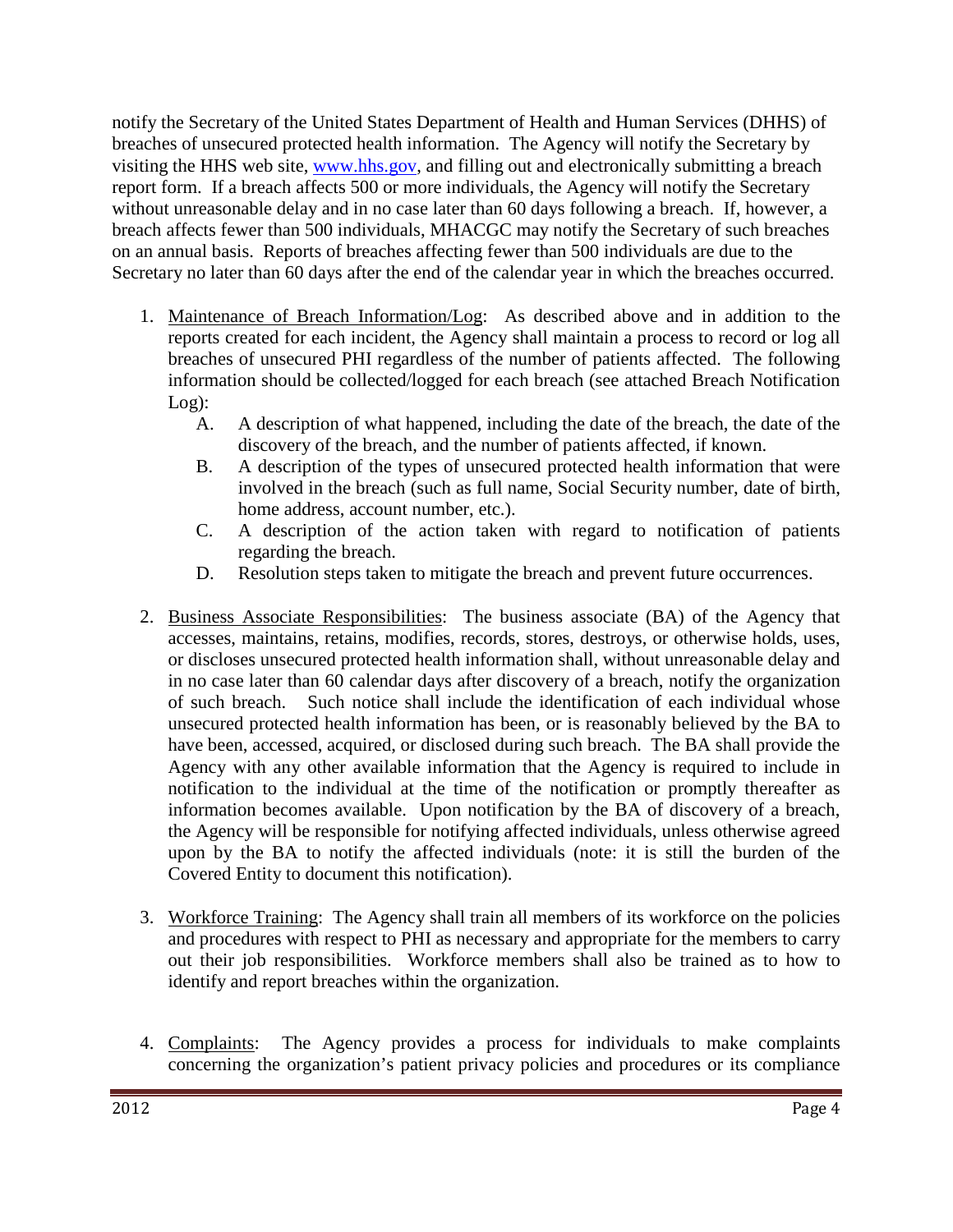with such policies and procedures. Individuals have the right to complain about the organization's breach notification processes. Complaints may be directed to the Compliance officer.

- 5. Sanctions: The Agency has a sanction policy in place and applies appropriate sanctions against members of its workforce who fail to comply with privacy policies and procedures.
- 6. Retaliation/Waiver: Agency staff may not intimidate, threaten, coerce, discriminate against, or take other retaliatory action against any individual for the exercise by the individual of any privacy right. The Agency may not require individuals to waive their privacy rights under as a condition of the provision of treatment, payment, enrollment in a health plan, or eligibility for benefits.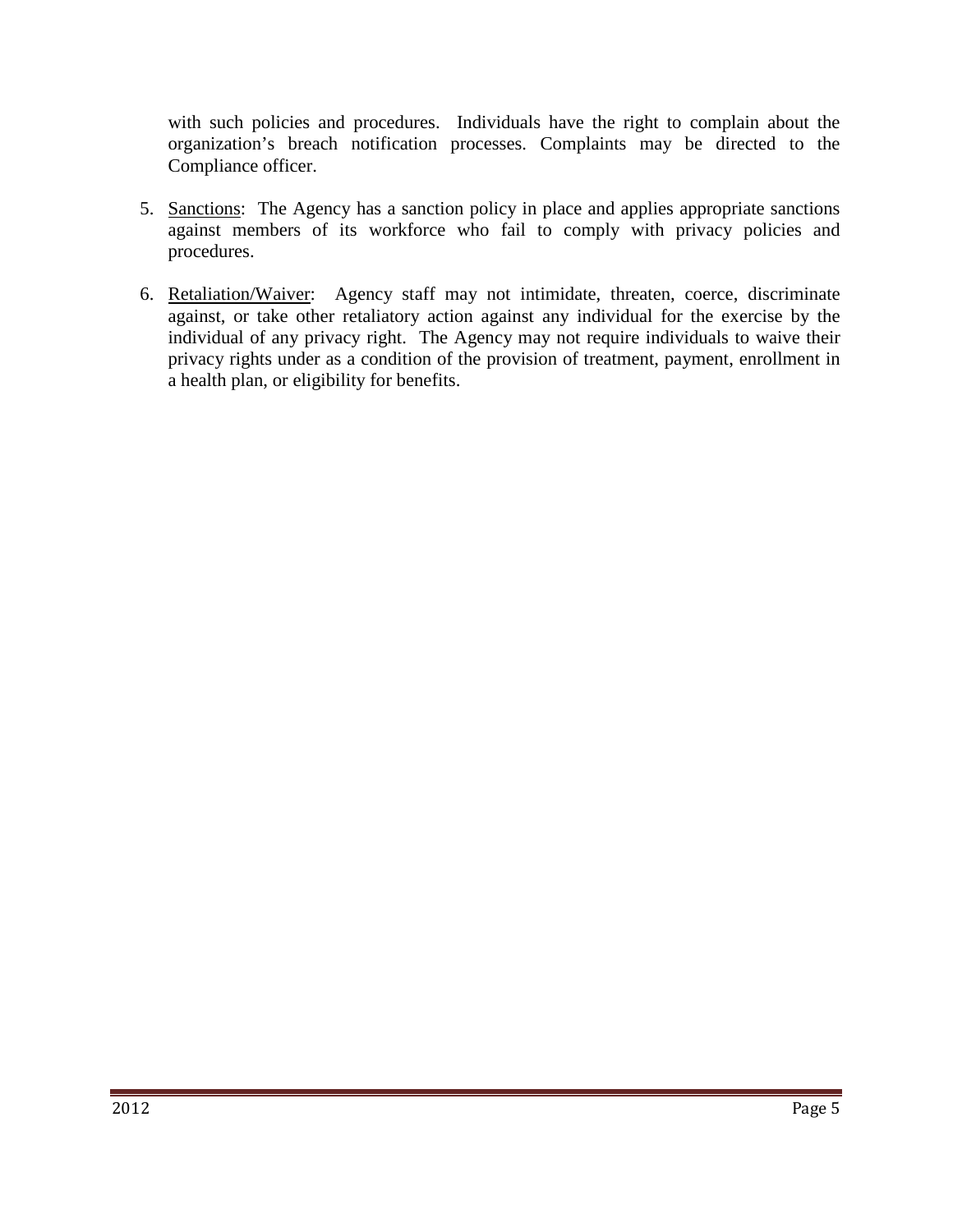#### **ATTACHMENTS**

#### **Examples of Breaches of Unsecured Protected Health Information**

- Workforce members access the electronic health records of a celebrity who is treated within the facility.
- **Stolen lost laptop containing unsecured protected health information.**
- **Papers containing protected health information found scattered along roadside after improper** storage in truck by business associate responsible for disposal (shredding).
- **Posting of patient's HIV+ health status on Facebook by a laboratory tech who carried out the** diagnostic study.
- **Misdirected e-mail of listing of drug seeking patients to an external group list.**
- **Lost flash drive containing database of patients participating in a clinical study.**
- EOB (Explanation of Benefits) sent to wrong guarantor.
- **Provider accessing the health record of divorced spouse for information to be used in a custody** hearing.
- Workforce members accessing electronic health records for information on friends or family members out of curiosity/without a business-related purpose.
- EMT takes a cell phone picture of patient following a MVA and transmits photo to friends.
- Misfiled patient information in another patient's medical records which is brought to the organization's attention by the patient.
- Medical record copies in response to a payers request lost in mailing process and never received.
- Misdirected fax of patient records to a local grocery store instead of the requesting provider's fax.
- Briefcase containing patient medical record documents stolen from car.
- **PDA with patient-identifying wound photos lost.**